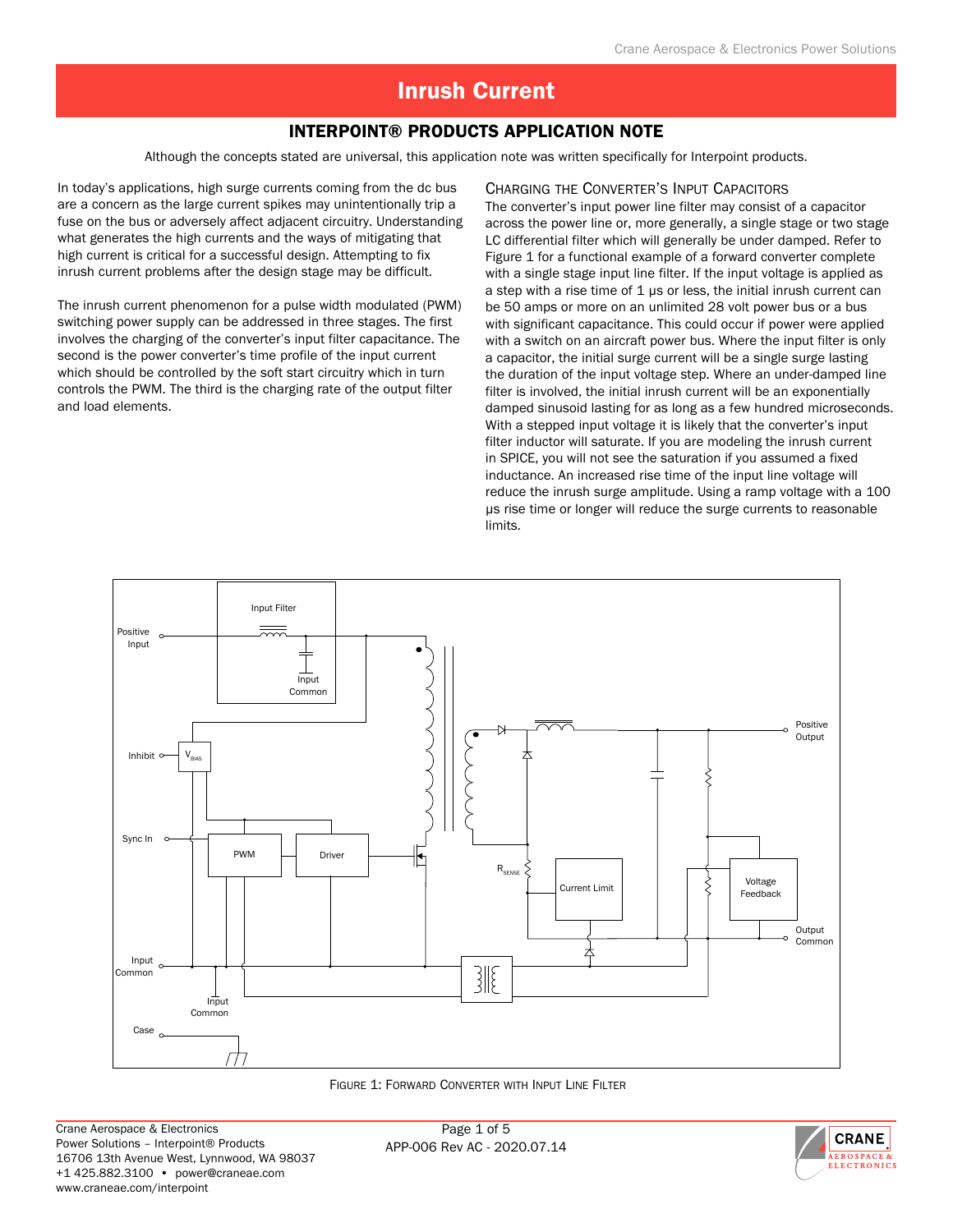### Interpoint® Products Application Note

Refer to Figure 2, Figure 3, and Figure 4 for examples of inrush current. Figure 5 illustrates the converter's input filter model used in the examples. For an input capacitor only, the 100 µs ramp reduces the surge to less than 10% of that where the rise time is 1  $\mu$ s.

Where a current limited supply is used, beware that starting a single, or several, PWM converters can cause problems with hang-ups and possible damage to the converters due to their negative input impedance characteristic.



Figure 2: 1 µs Rise Time





Figure 3: 100 µs Rise Time



Figure 5: Input Filter Model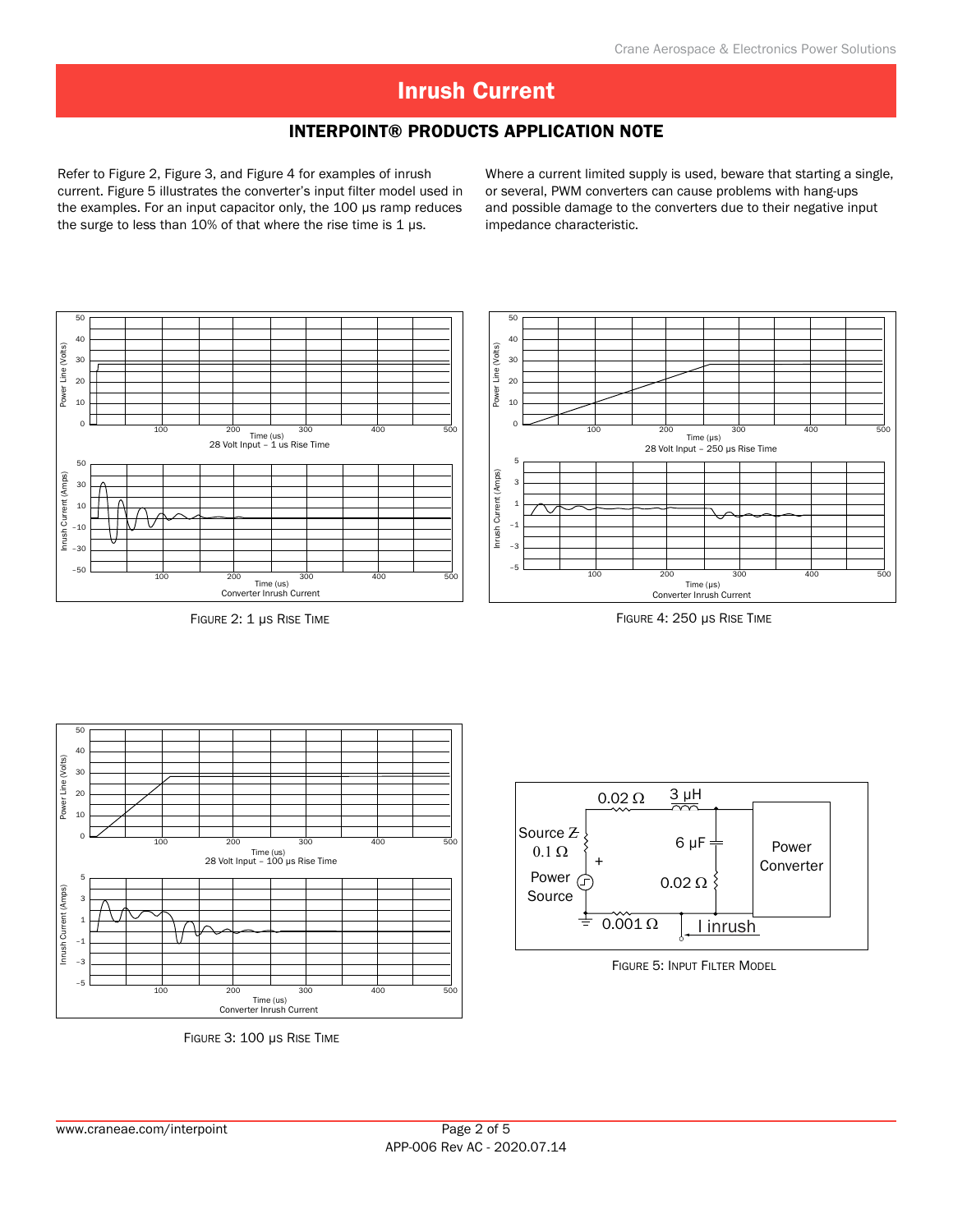### Interpoint® Products Application Note

#### Using an Inrush Current Limiter

Figure 6 shows a simple power ramp circuit that can be used to reduce the inrush current during a fast rising input voltage. Figure 7 shows the simulation of the drain voltage in response to charging a 6 µF filter capacitor with a step application of the 28 volt power line. The circuit utilizes an N-channel MOSFET in the return line configured as an integrator controlled by a current source.  $D_2$  temperature compensates the  $Q_1$  emitter base junction. The integrator time constant is determined by the voltage across  $R_3$ , approximately 6 volts, and the sum of  $C_2$  and the FET drain gate capacitance. As configured, the voltage across the FET decreases from 28 volts to close to 0 volts in approximately 100 µs. Actual bench results agree with this fairly well. The transition time will vary with the MOSFET chosen, the value of  $C_1$ , and other component values. Ideally  $C_1$ should be large enough to help swamp out variations in the FET's gate capacitance but also small enough to allow a fast voltage transition. Once timed out, the FET becomes a closed switch, and is full on with its  $R_{ds}$  in series with the 28 volt return line. Alternately, a P-channel FET could be used in the high line with the circuit re-configured to change active component polarities, or an N-channel FET source follower could be used in the high line. The latter has the disadvantage of requiring a charge pump or other means to provide the FET with gate enhancement above the positive 28 volt line. Care should be used in choosing the MOSFET as some of the newer high speed MOSFETS are not meant to work in the linear region. Ideally the voltage transition across the FET should be less than 400 µs so that the FET is fully on before the converter turns on. If the converter turns on while the MOSFET is in the linear region, there could be an input voltage oscillation which can damage the converter.



Figure 7: Simulation Results from Figure 6



Figure 6: Controlled Ramp **VOLTAGE STARTING CIRCUIT**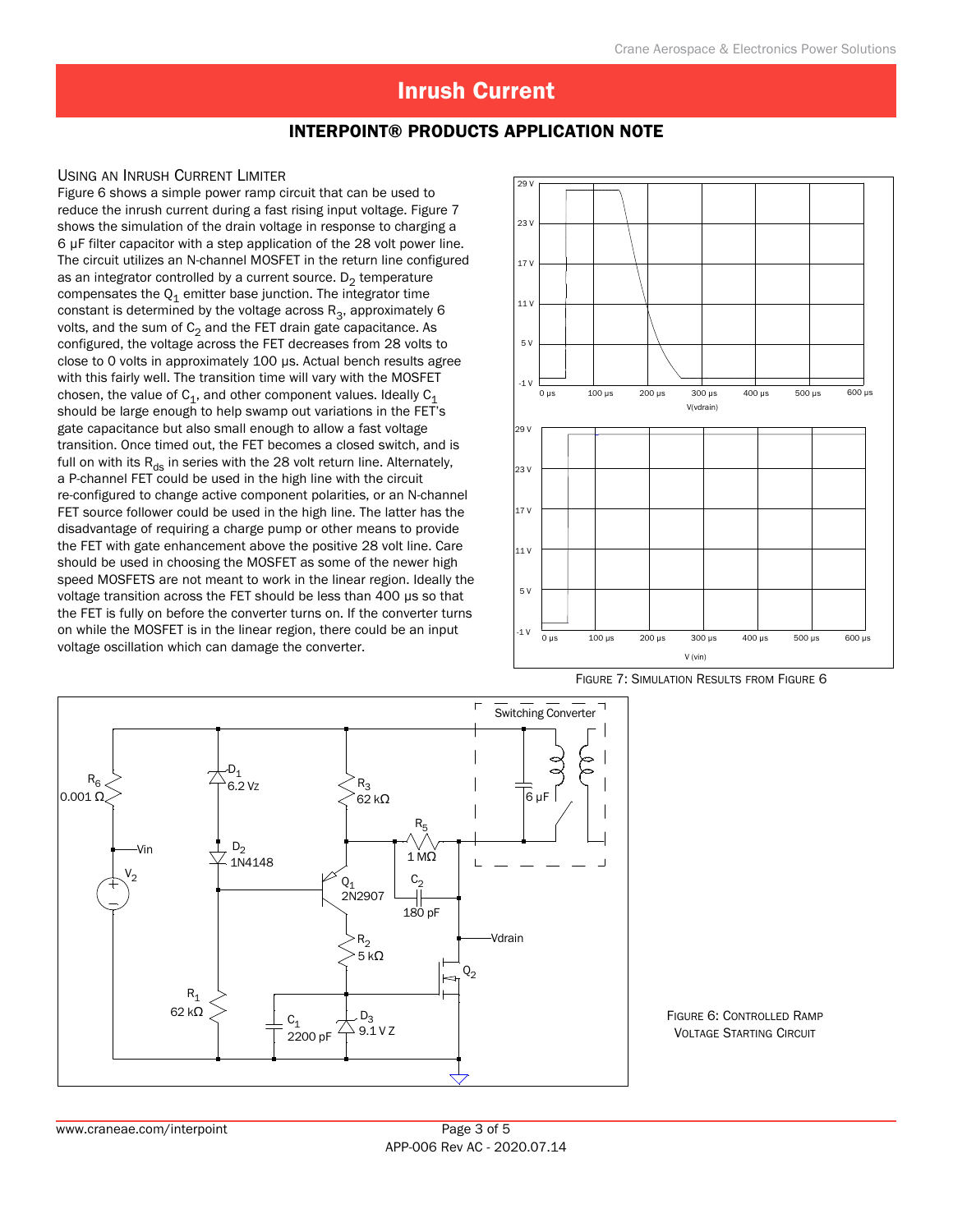### Interpoint® Products Application Note

#### Slow Rising Input Voltage

The input starting current profile of the power converter will follow that of the filter elements by a few hundred microseconds to a few milliseconds, and can last from a few to tens of milliseconds. For a slow rising input voltage, the input current when the PWM begins to control will be on the order of 2.5 times the normal value at 28 volts, and will decline smoothly as the line voltage comes up. This is because of the negative input impedance characteristic where the input line current is inversely proportional to the input line voltage. This means that for constant output power, the product of input voltage and current is constant as a function of line voltage except for small differences in conduction losses over the input range. If a current limited power source is to be used, the limit current must be able to accommodate maximum load and the low line starting voltage, usually 11 to 15 volts for 28 volt devices. Margin should be added in order to avoid oscillation of the input voltage due to the high impedance of a current limited dc source as this can damage a converter. Large inductors at the input of a converter can also create a high resonant impedance which can damage a converter. Where the input line voltage is applied as a step, depending on the individual part and type of soft start, the input current may rise monotonically rather than beginning at a high value and then decreasing as the line voltage rises. Where this is important, it is best to assume the latter case unless the user has proven it to be otherwise.

If the system has a slow rising input voltage, and the higher input currents at low line operation are a concern, the inhibit function can be used to keep the converter off until the input voltage is up and stable. If the input voltage decays at a slow rate during turn off, there could still be high currents due to the low line operation during the decay of input voltage. Multiple converters operating off the same input line can also benefit by using the inhibit function by staggering the turn on time of the individual converters so that the inrush current is spread out over time versus being simultaneous. Using the inhibit function in this manner will also reduce the likelihood of input impedance issues that may occur during the application of input voltage.

#### Charging the Output Filter

Some examples of output voltage and input current starting profiles are shown below. Figure 8 shows the starting profiles for an MCH2805S flyback converter with current mode control. This part starts at just under 12 volts and has a 0.5 watt load. The efficiency should be about 70% at this load such that the input power will be 0.71 watts. When starting occurs at about 12 volts, the input current will be about 0.06 amps  $(0.71 W/12 V = 0.06 A)$ , in agreement with the measured value. At 28 volts, the current decreases to 0.025 amps due to the incrementally negative input impedance. The starting profiles with the load paralleled with 1000 µF is also shown and is well behaved with the current mode control, but requires some additional time to start. Also, due to the large capacitance, there is some overshoot of output voltage. Note that the surge for charging the MCH input filter capacitor has occurred at time zero on the graph and is not shown.



Full Filter Board with 2 Ω damper. MCH2805S – SN 0081

Figure 8: Starting Profile – MCH2805S